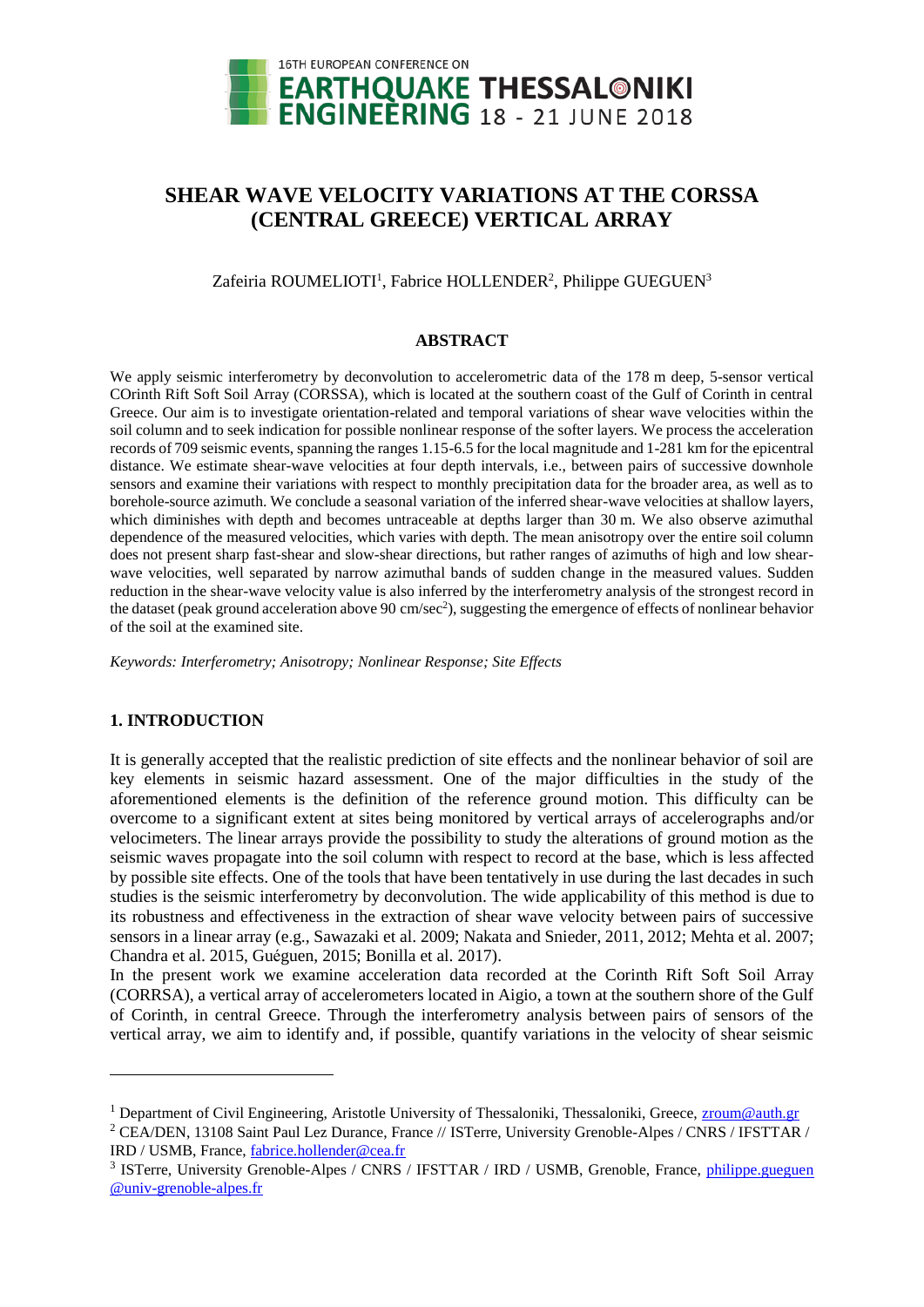waves within the shallow soil formations at CORSSA. Among the different possible expressions of such variations, we concentrate our interest on seasonal, azimuthal and those caused by nonlinear behavior of the soil.

# **2. THE CORSSA SITE AND ARRAY**

CORRSA is located in the port area of Aigio, a town lying on the south side of the Gulf of Corinth, in central Greece (Figure 1a). The 120° trending, 130-km long gulf comprises a young asymmetric rift, which is deforming with one of the highest rates in the Euro-Mediterranean region, under the approximately north-south (N-S) oriented back-arc extension of the Aegean microplate (e.g., Armijo et al. 1996; Jolivet et al. 2010; Reilinger et al. 2010). Most of the deformation in the area is taken up by normal faults of east-west to southeast-northwest orientation, among which is the closest to the CORSSA test site north-dipping Aigio fault (Figure 1; e.g., Koukouvelas and Doutsos, 1996; Koukouvelas, 1998; Palyvos et al. 2005).

The CORSSA downhole accelerometer array was installed in the frame of the European Union (EU) funded research project CORSEIS (EU reference number: EVG1-CT-1999-00002), the first in a series of projects that led to the development of the Corinth Rift Laboratory (CRL; [http://crlab.eu/\)](http://crlab.eu/). The array consists of an 18-channel digitizer (Mt Whitney) equipped with 5 three-component broadband accelerometers: one sensor at the ground surface (Episensor, ES-T) and four sensors (FBA-23DH) installed in boreholes at depths of 14, 31, 57 and 178 m.



Figure 1. The CORSSA array; Left: Regional map showing the location of the downhole array. Fault lines (continuous=mapped, dashed=uncertain) along the coast of the broader Aigio area (from Koukouvelas and Doutsos, 1996, Palyvos et al., 2005 and references therein; AF: Aigio Fault, FF: Fassouleika Fault, SF: Selianitika Fault) are also shown. Onset map marks the location of the Gulf of Corinth (black frame). Right: layout of the sensors of the vertical array and gross geotechnical model (Apostolidis et al., 2006) for the CORSSA site. Description of formations A-E is given in Table 1.

Figure 1b includes a schematic presentation of the vertical array and the geotechnical model of the soil column at the CORSSA site, as proposed by Apostolidis et al. (2006). In the model of Apostolidis et al. (2006) sediments stiffness increases with depth and the deepest formation (E), a well-cemented conglomerate, comprises the geotechnical bedrock. The geological description of formations A-E, as well as their basic properties are listed in Table 1.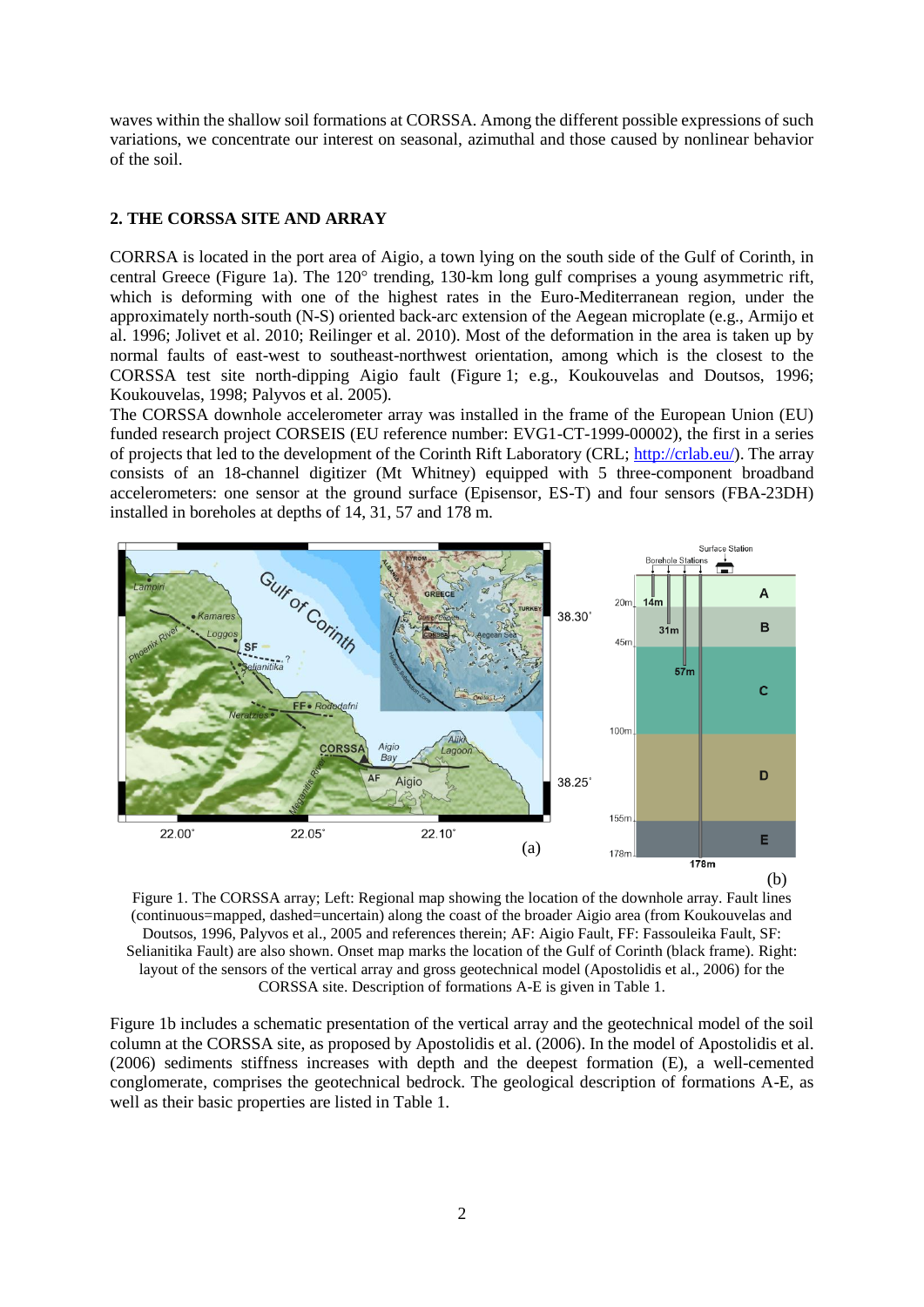Table 1: Soil formation properties at CORSSA according to the model of Apostolidis et al. (2006): Geological description of the formations, formation thickness, number of counts in Standard Penetration Tests (*N<sub>SPT</sub>*) and shear wave velocity, *VS*. Formation codes are as in Figure 1b.

| Formation<br>Code | Geological Description                                                   | <b>Thickness</b><br>(m) | $N_{SPT}$ | $\bm{V}_S$<br>(m/sec) |
|-------------------|--------------------------------------------------------------------------|-------------------------|-----------|-----------------------|
| A                 | Soft marine deposits consisting of sandy silt, silt<br>and clay          | 20                      | $8 - 14$  | 180                   |
| B                 | Soft sediments: clayey silt, sandy clay, silty clay,<br>with few gravels | 25                      | $14 - 20$ | 265                   |
| C                 | Hard deposits: clayey silt, sandy clay, silty clay,<br>with few gravels  | 55                      | $30 - 45$ | 440                   |
| D                 | Very hard deposits: sandy gravels, sandy clay<br>with few gravels        | 55                      | > 80      | 540                   |
| E                 | Stiff conglomerate                                                       |                         |           | 1000                  |

# **3. DATA**

The CORSSA array was in operation for most of the time in the period from 2002 to 2012, with its data being collected and stored by the Seismological Laboratory of NKUA (National Kapodistrian University of Athens). Recently, CORSSA data were organized in a database, which became available to the scientific community through a dedicated web portal [\(http://www.corssa.gr/;](http://www.corssa.gr/) Kassaras et al. 2016). This open source has been the basis of our starting dataset. Out of the 714 online available records, we selected the horizontal waveforms of 709, i.e., 1418 acceleration time histories in total, rejecting only a few corresponding to events at large distances, which had been triggered with a delay, thus missing the initial part of the earthquake ground motion. The processed dataset includes events of local magnitude, *M*L, in the range 1.15-6.5 and distances from 1 to 281 km, which occurred from May 2002 to April 2012. The distribution of magnitudes and mean horizontal Peak Ground Acceleration (PGA) values with respect to epicentral distance, *R*, of the events is presented in Figure 2. Processed records are of weak ground motion ( $<$  30 cm/sec<sup>2</sup>), except those of the 08 June 2008,  $M_w$ 6.4 earthquake (e.g., Gallovic et al. 2009; Ganas et al. 2009) at *R* = 58 km to the south-west (SW) of CORSSA, hereafter referred to as the "2008 SW Achaia earthquake".



Figure 2. a) Local magnitude (*M*L)-distance (*R*) and b) mean horizontal Peak Ground Acceleration (PGA) distance distribution for the used set of accelerograms.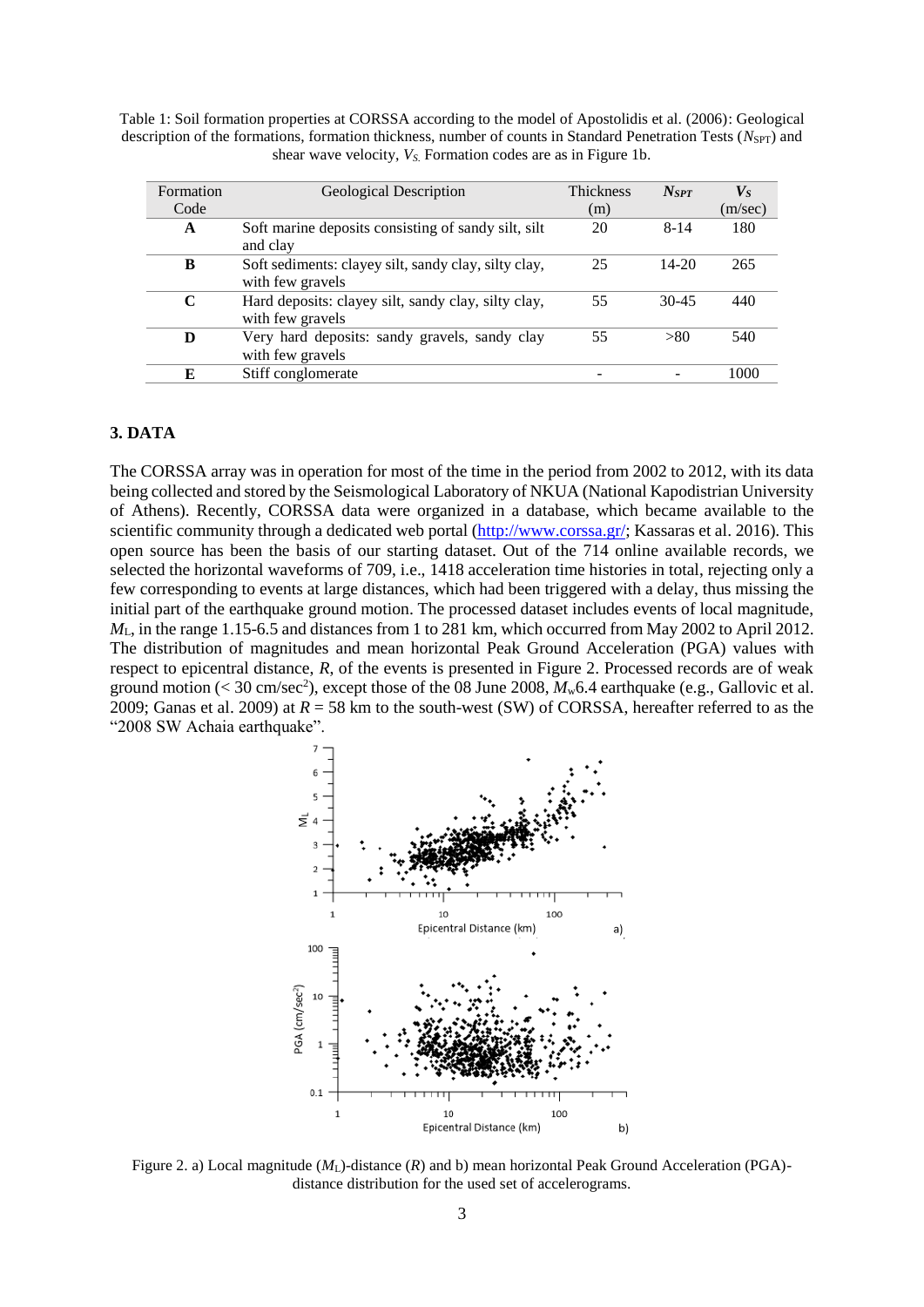Accelerograms in the CORSSA database are available in homogenized form in terms of their units and orientation (E-W, N-S) and corrected to a zero-mean of their length and possible linear trends (Kassaras et al. 2016). We further processed the records by cutting the desired waveform parts and band-pass filtering. More specifically, to avoid introducing long low signal-to-noise parts of the waveforms in our analysis, we cut the recordings from their original zero point to the time corresponding to the 75% of the normalized Arias intensity, thus keeping the most energetic phases (Abrahamson, 2007). Then, prior to filtering, we tapered the waveforms with a half-cosine window and zero padded them to a total duration of 50 sec to ensure the effective application of the filter (Boore and Bommer, 2005). The applied filter was a fourth-order Butterworth band-pass with corners at 0.5 and 20 Hz.

## **3. SHEAR-WAVE VELOCITY ASSESSMENT**

Seismic interferometry by deconvolution consists in removing the source signal by means of spectra division of the wave fields at two receivers. In this way, it is possible to obtain the impulse response of the propagation medium in the between the receivers region. In vertical arrays, the result of the interferometry by deconvolution is the causal and acausal propagation of waves within the system, i.e., an upward and a downward propagating pulse. The time difference in the arrival of the pulse at two receivers is related to the wave propagation velocity in the in-between medium.

The response between two receivers, *j* and *i*, is computed (e.g., Chandra et al. 2015, Guéguen 2016) as:

$$
D_{j-i}(t) = FT^{-1} \left\{ \frac{A_i(\omega)}{\max\left\{ A_j(\omega), \ k\left( |A_j(\omega)|, \ \frac{A_j(\omega)}{|A_j(\omega)|} \right)_{max} \right\}} \right\}
$$
(1)

where  $\omega$  is the angular frequency,  $A_j(\omega)$  the Fourier transform of the recording at the *j*<sup>th</sup> receiver,  $A_i(\omega)$ is the reference signal, i.e., Fourier transform of the recording at the  $i<sup>th</sup>$  receiver, and  $k$  is the "waterlevel" parameter that is being introduced to stabilize the deconvolution at very low values of the denominator (Clayton and Wiggins, 1976). After  $D_{j-i}(\omega)$  has been computed, its inverse Fourier transformation is performed to obtain the propagating pulse and measure its travel time from *j* to *i* receiver,  $\Delta t_{i-i}$ . Subsequently,  $\Delta t_{i-i}$  and the distance between receivers *j* and *i*,  $\Delta h_{i-i}$ , are used to estimate the equivalent linear shear-wave velocity from:

$$
V_S = \frac{\Delta h_{j-i}}{\Delta t_{j-i}}\tag{2}
$$

In our applications we used  $k = 10\%$  and resampled the inverse Fourier transform of  $D_{j-i}(\omega)$  using a ten times smaller step to improve the accuracy in the selection of the pulse travel time. We used the topmost point of the up-going pulse to define the travel time at each receiver. In order for the time measurement to be regarded as reliable, we set the prerequisite of its amplitude being at least 1.5 times larger the amplitude of the second largest peak in the causal part of the wave propagation. It is reminded that the same filter has been applied to all waveforms (pass band is 0.5-20 Hz) prior deconvolution. Examples of results for two events, a small magnitude one, close to CORSSA site  $(M_L, 3.1, R=23 \text{ km})$ and a larger one (*M*L4.4) at epicentral distance greater than 80 km, are presented in Figure 3.

The mean *V<sub>S</sub>* values that we calculated for the four depth intervals (0-14 m, 14-31 m, 31-57 m, 57-178 m) in the array (Table 2) are compared to the *V<sup>S</sup>* profile that has been previously derived on the basis of cross-hole and down-hole measurements down to 90 m and empirically assessed at larger depths (CORSEIS, 2002) (Figure 4). This previously suggested *V<sup>S</sup>* profile, hereafter referred to as the "CORSEIS"  $V_s$  profile, has been recalculated at the depth intervals that we examined (blue continuous line in Figure 4) to make the comparison between our findings and pre-existing information more straightforward. Interferometry inferred *V<sup>S</sup>* values are in very good agreement with the "CORSEIS" velocity profile at the resolution level that the vertical array sensors spacing imposes. The largest discrepancy occurs around 20 m, where our sampling interval smooths out the abrupt velocity change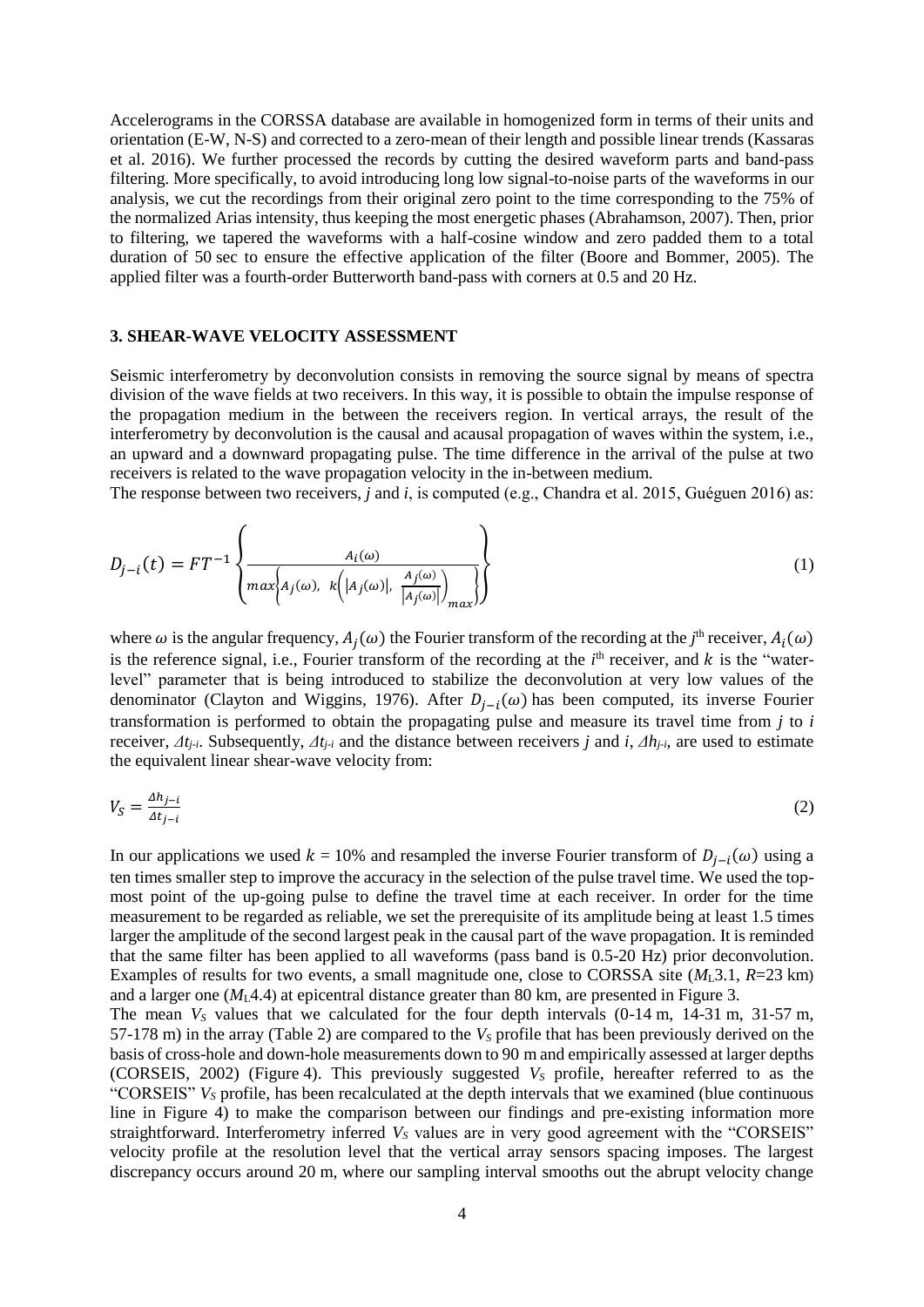detected by the geophysical measurements and at 31-57 m where interferometry inferred *V<sup>S</sup>* is smaller by circa 25% the value of the "CORSEIS" model.

It should be mentioned that derived *V<sup>S</sup>* values were checked against several measures such as the epicentral distance and magnitude of the studied events and the angle of incidence of the incoming waves and we found no correlations.



Figure 3. Representative output of the seismic interferometry by deconvolution method at the CORSSA site: a) 21 January 2012,  $M_L$ 3.1,  $R = 23$  km earthquake and b) 15 March 2012,  $M_L$ 4.4,  $R = 83$  km earthquake. Interferograms at each subplot from top to bottom correspond to the deconvolution of waves at 0, 14, 31, 57 and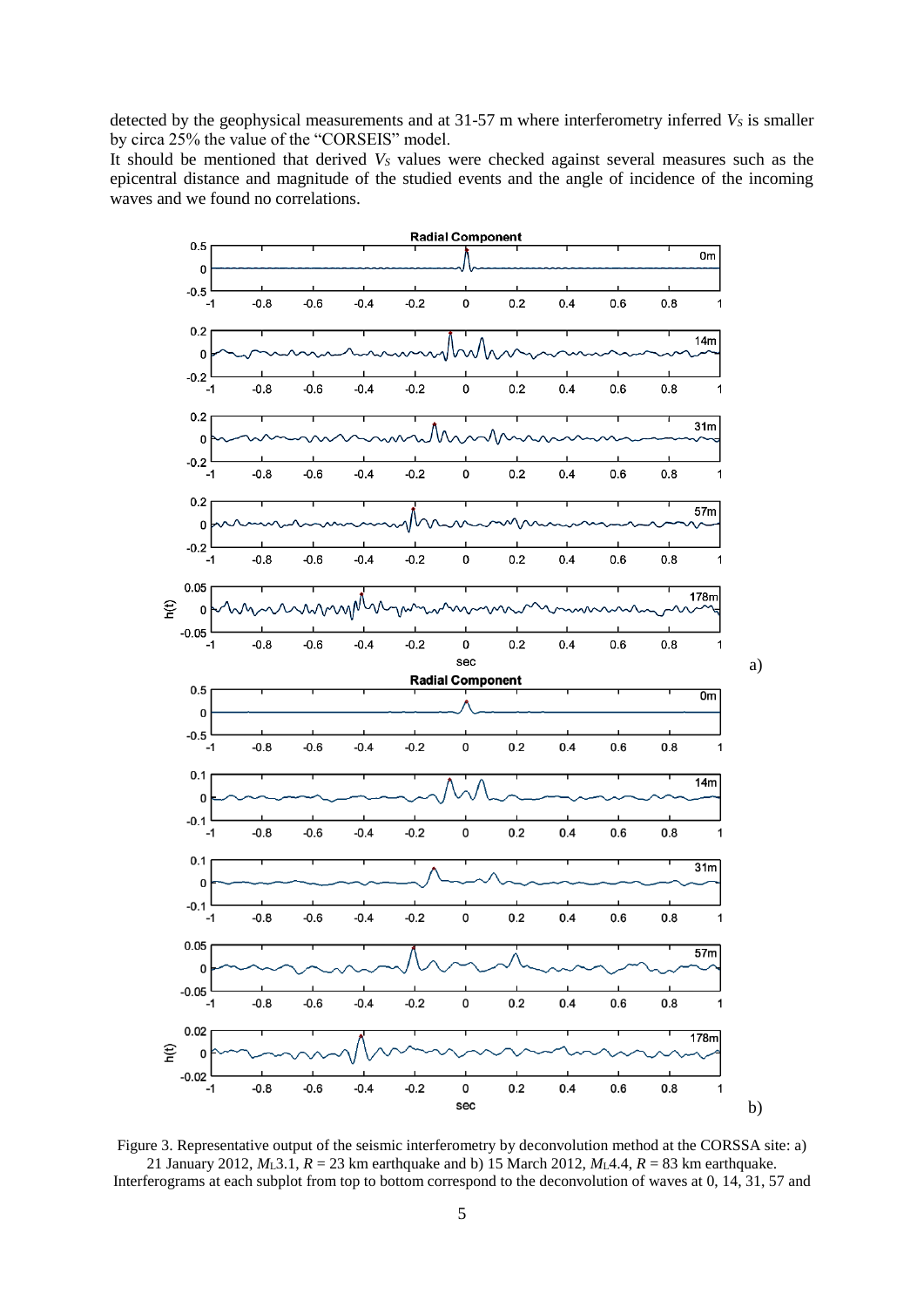178 m deep sensors from the signal recorded at the ground surface (0 m). Results are those of the radial component. Red dots mark the time points used to compute the shear wave velocities at different depth intervals.

Table 1. Mean *V<sup>S</sup>* values inferred from interferometry for the CORRSA site. Depth intervals are defined by the downhole sensors' installation depths.



Figure 4. Comparison of interferometry inferred *V<sup>S</sup>* profile at CORSSA with the profile proposed in the frame of the CORSEIS project (2002). Dashed line corresponds to the "CORSEIS" profile, continuous blue shows mean values of the "CORSEIS" profile at the depth intervals of the vertical array and red continuous line corresponds to the herein calculated velocities.

### **3. SHEAR-WAVE VELOCITY VARIATION**

#### *3.1 Seasonal Variation*

The shear wave velocity, *VS*, of a soil formation is influenced by its water content and, thus, by factors controlling it, such as the clay amount and the precipitation (e.g. Paoletti, 2012). Sens-Schönfelder and Wegler (2006) detected seasonal variations of seismic velocities, after applying passive image interferometry to continuous ground velocity data at Merapi volcano, Indonesia. They explained their observations by suggesting a simple hydrological model of the ground water level. More recently, Nakata and Snieder (2012) verified some negative correlation between seismic interferometry inferred *V<sup>S</sup>* and precipitation after the analysis of a large number of accelerometric records at KiK-net stations in southern Japan.

To investigate possible seasonal variations in our  $V<sub>S</sub>$  estimates at CORSSA site, we calculated the mean *V<sup>S</sup>* per month (stacked over multiple years) and compared it to corresponding numbers for rainfall height at the nearby meteorological station of Aigio (Triantou, 2011). Rainfall in the study area is practically the only form of precipitation. The comparison between the two quantities is presented in Figure 5. In accordance with previous studies, we detect a negative correlation between  $V_s$  and precipitation. This relation is observable at 0-14 m and even at 14-31 m depth, while it disappears at deeper intervals, e.g.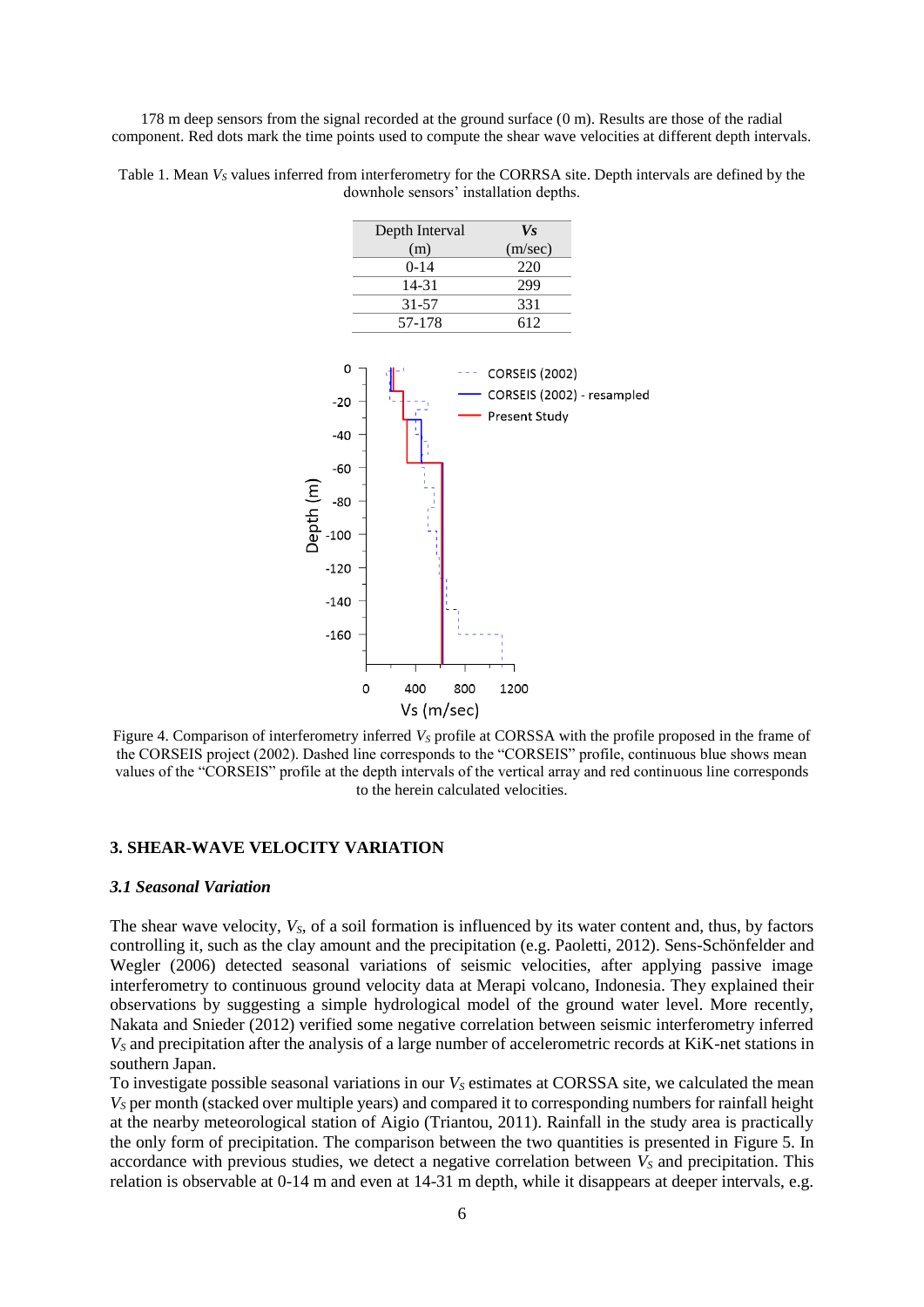the 31-57 m (Figure 5). This means that *V<sup>S</sup>* at shallow depths decreases during the wet period, which for the Aigio area corresponds to the season October-April. Such a decrease is, of course, expected in theory, but herein we prove once more that it is traceable after the processing of actual ground motion recordings. The maximum variation at the top layer appears to be of the order of 6-7% with respect to the lowest mean value and drops to 3-4% at 14-31 m. These percentages, however, should be considered as the lower bound of the variation as the effect has been smoothed out due to the examination of monthly mean values. Sharp changes at shallow  $V<sub>S</sub>$  values are expected when heavy rainfall follows an elongated dry period.



Figure 5. Variations of monthly mean shear-wave velocity, *VS*, at different depth intervals, estimated as increase with respect to the minimum mean velocity throughout the year (top) and monthly variation of the mean rainfall (bottom).

## *3.2 Azimuthal Variation*

Based on dipole sonic data in a close-by to CORSSA deep borehole (AIG10, e.g., Cornet et al., 2004), which cuts through the Aigio fault at 753-773 m depth. Prioul et al. (2004) revealed characteristics of azimuthal anisotropy of shear-wave velocity in certain parts of the well and homogeneous isotropic medium behavior in others. In areas where anisotropy was clear, its amplitude was found to be of the order of 9-25%, i.e., moderate-to-large and with the fast-shear azimuth at 105°. Prioul et al. (2004) suggested this anisotropy to be related to intrinsic characteristics, e.g., fractures and bedding oriented in a consistent manner with the regional maximum horizontal stress.

To investigate indication for similar or additional anisotropy within the shallow sedimentary formations, we rotated all pairs of horizontal recordings in our dataset from 0-360° with a 5° step and estimated *V<sup>S</sup>* from interferometry. Then, for each rotation angle we used all available *V<sup>S</sup>* values (from different events) to compute a mean *V<sup>S</sup>* (*VSazmean*). We resulted in 72 mean *V<sup>S</sup>* values corresponding to the 72 examined azimuths. We then derived the global mean (*V*<sub>Semean</sub>) from the 72 *V*<sub>Sazmean</sub> values. Anisotropy was, finally, determined from the relation:

$$
Anisotropy = \frac{V_{Sazmean} - V_{Sgmean}}{V_{Sgmean}} \times 100\tag{3}
$$

Results for the 0-178 m interval, as well as for sub-intervals, are presented in Figure 6.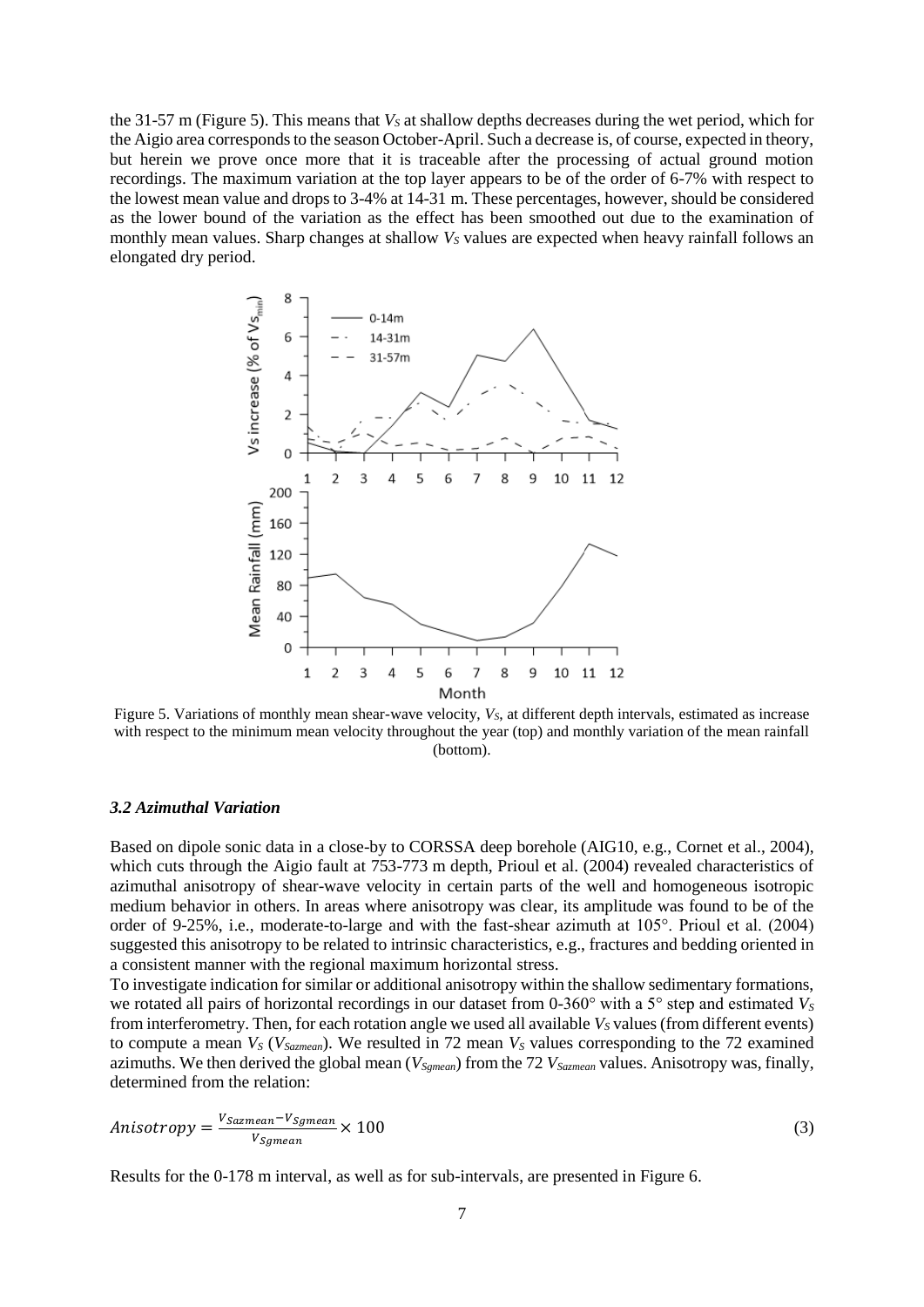

Figure 6. Polar plots of anisotropy values estimated from relation (3) described in the text. Value "0" in the radius axis of each plot corresponds to the mean *V<sup>S</sup>* value derived over many processed events and 72 rotation angles. Black thick line marks the fast-shear orientation suggested by Prioul et al. (2004) well beneath the sediments, blue and red dashed lines correspond to shear fast- and slow-shear directions defined herein, respectively. a) Anisotropy inferred for the entire soil column (0-178 m). Areas of fast and slow shear-wave velocity are marked by light blue and pink colors. Transition zones are centered at 273° and 350°. Anisotropy values are shown separately for the b) 0-14 m, c) 14-31 m, d) 31-57 m and e) 57-178 m depth intervals.

Figure 6a, i.e, the polar plot of the anisotropy values computed for the entire soil column (0-178 m) suggest the existence of wide fast-shear (light blue) and slow-shear (pink) sectors, well defined by narrow zones of fast transition from one sector to the other. This is particularly true for the 350°-170° direction, where *V<sub>S</sub>* takes either maximum or minimum values within a zone of 5°. In the almost conjugate direction, which coincides with the strike of Aigio Fault, the transition from lowest to highest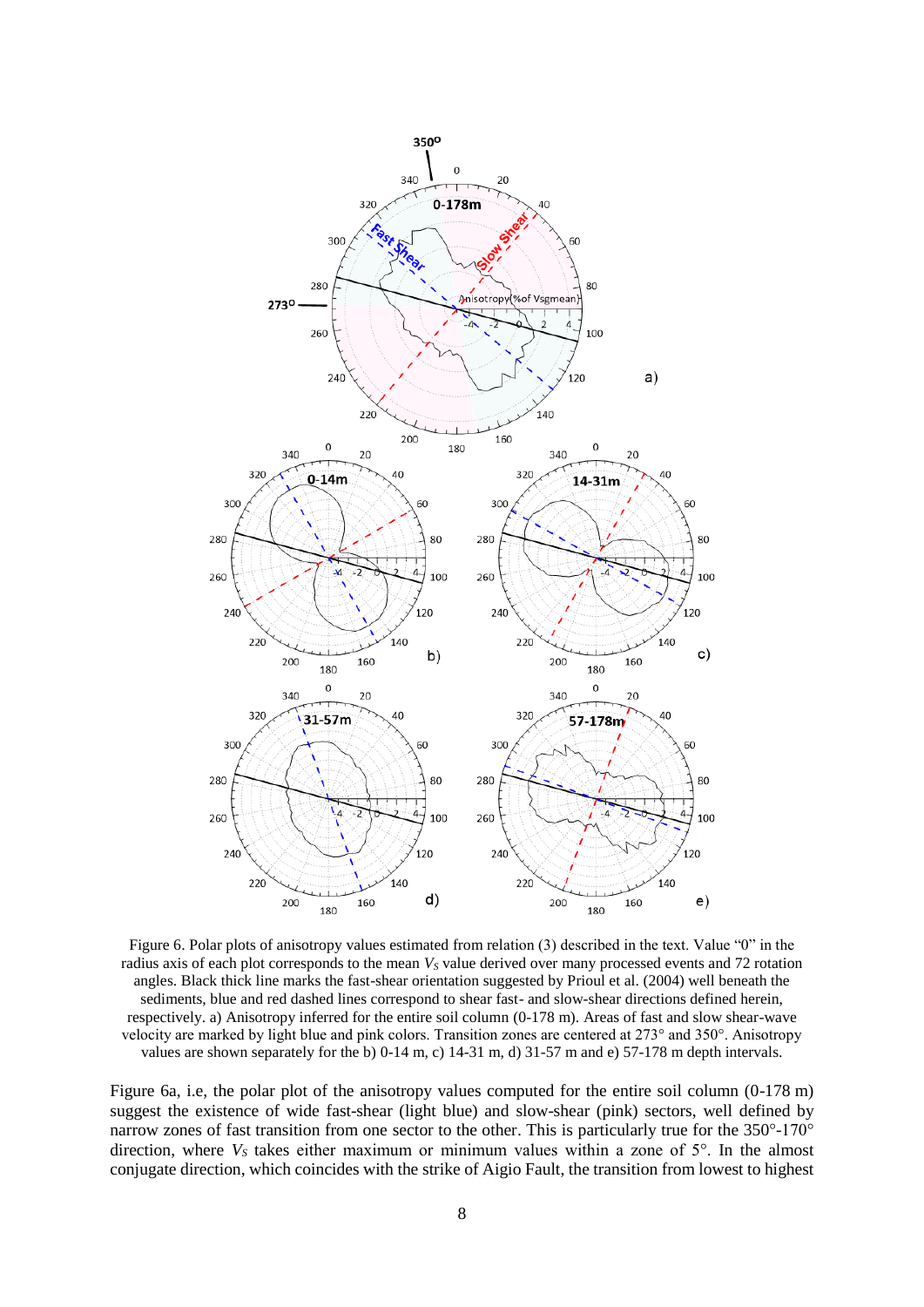$V_s$  takes place within 173°  $\pm$  15°. The center of the defined fast-shear zone appears to be rotated by 25° northward with respect to the fast-shear direction of Prioul et al. (2004). Nevertheless, when the deepest sensors pair is examined (Figure 6e), the two directions practically coincide. Taking into account the patterns in Figures 6b-d, as well, it seems that the direction of anisotropy changes within different layers. A close to N-S fast-shear direction is inferred at shallower depths and its combination with the almost E-W fast-shear at depth provides the hybrid pattern of Figure 6a. Minimum *V<sup>S</sup>* appears in all cases in the fault-parallel direction. Overall, azimuthal variance of  $V_s$  appears to be of the order of  $\pm 4\%$  of the *VSgmean*. A similar amplitude in anisotropy has been derived through seismic interferometry by deconvolution on the accelerometric records of the Garner Valley, California, vertical array (Chandra et al. 2015).

### *3.3 Evidence for Shear-Wave Velocity Reduction Due to Nonlinear Response of the Soil*

Records of the 2008 SW Achaia earthquake (08 June 2008, *M*L6.4, *R* = 58 km), which are the strongest in terms of PGA in the studied dataset (e.g.,  $PGA > 90$  cm/sec<sup>2</sup> at the EW component of ground motion at the wellhead) were investigated for evidence of nonlinear behavior of the soil during strong shaking. One of the expressions of the nonlinear behavior of the soil is a reduction in the shear-wave velocity. It is, thus, one of the factors that could contribute to shear-wave velocity variation at a site and under this prism, it is being investigated in this section.



Figure 7. Acceleration records in the radial (epicenter-to-CORSSA) direction of two events of similar focal location and significantly different magnitude (top:  $M_14.1$  of January 10, 2009; middle:  $M_16.4$  of June 08, 2008). Bottom plot shows the interferometry-inferred *V<sup>S</sup>* values within the top 14 meters of the CORSSA soil column for time windows that initiate at the beginning of the plotted traces, *t<sup>P</sup>* and whose duration gradually increases from 1 to 44 sec, i.e. each small symbol in the bottom plot corresponds to a different  $V_s$  estimation. Plotted  $V_s$ values fulfill the quality criteria set in the present work (section 3).

In Figure 7, we present plots of the radial (i.e., epicenter-to-site) horizontal component of ground acceleration at the CORSSA surface station, as caused by two earthquakes of very close foci but quite different magnitude: the 2008 SW Achaia earthquake ( $M_L$ 6.4;  $R = 58$  km; Backazimuth,  $Baz = 238^\circ$ ) and a close by to the previous earthquake which occurred on the  $10<sup>th</sup>$  of January, 2009 (*M*<sub>1</sub>.4.1;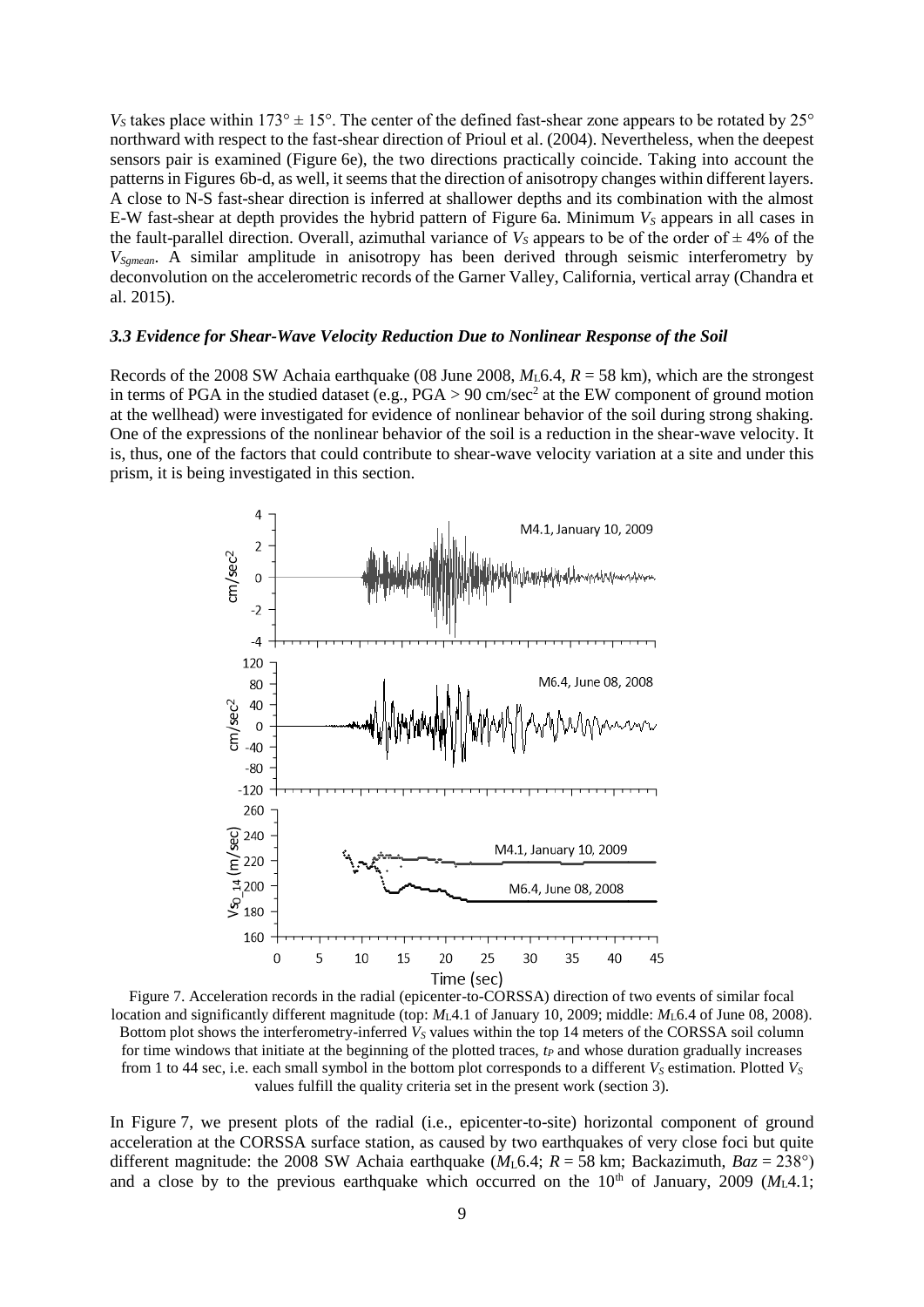$R = 54$  km;  $Baz = 241^{\circ}$ ). In the same Figure, we also plot the interferometry-inferred *V<sub>S</sub>* values within the top 14 meters of the CORSSA soil column for time windows that initiate at the beginning of the plotted traces, *t<sup>P</sup>* and whose duration gradually increases from 1 to 44 sec, i.e. each tiny symbol in the bottom plot corresponds to a different  $V_s$  estimation. All plotted  $V_s$  values fulfill the quality criteria set in the present work (see section 3). The temporal  $V_s$  variation associated to the  $M_L$ 4.1 earthquake is representative of most similar computations performed in the frame of the present work, i.e., the vast majority of the examined events resulted in only slight (practically insignificant) variation of the measured *V<sup>S</sup>* after the arrival of the shear-waves. The analysis of the 2008 SW Achaia earthquake record, on the other hand, provided an indisputably different picture with a very sharp decrease in measured velocity on the arrival of the first strong, large-period pulse. Other, although less abrupt changes in *V<sup>S</sup>* are observed after this profound "step" in extracted values. Figure 7 provides evidence that the top soil formations at CORSSA may have behaved nonlinearly during the shaking caused by the 2008 SW Achaia earthquake and that this nonlinear behavior caused a considerable reduction in measured velocity. To quantify this effect in a statistically significant sense, more strong motion records are required.

## **5. CONCLUSIONS**

Acceleration records of the CORSSA vertical array in the southern coast of the Gulf of Corinth have been used in an interferometry by deconvolution study, aiming at the computation of shear-wave velocity in the soil formations and the study of its variations. The derived  $V<sub>S</sub>$  profile, with a resolution controlled by the geometry of the array (i.e., spacing between the array sensors), was found to be in very good agreement with independent information from geophysical measurements.

The investigation of the extracted *V<sup>S</sup>* values with respect to their temporal distribution revealed a clear variation depending on the season and more specifically on the precipitation. It seems that rainwater entering the shallow soil formations alters their moisture content in a way that is traceable in ground acceleration records. The seasonal variation of  $V<sub>S</sub>$  at the CORSSA site diminishes with depth and becomes practically untraceable deeper than circa 30 m. At depths of 0-14 m, however, the variation is of the order of 6-7%, and may be significantly larger closer to the ground surface where soil experiences the largest moisture content alteration after heavy precipitation episodes.

A directional dependence of *V<sup>S</sup>* was also inferred both at the ground surface and at the various levels of the downhole sensors. Fast-shear direction in the deepest examined interval (57-178 m) was found close to 100°-280°, in excellent agreement with previous estimates based on dipole sonic data on a nearby to CORSSA deep borehole. Another direction quite close to N-S appears at shallower depths and as its effect is superimposed on the effect of the deeper anisotropy, the result is a hybrid pattern at the ground surface with high *V<sup>S</sup>* in the NW and SE quartiles of the polar plots and low *V<sup>S</sup>* in the NE and SW quartiles. Transition zones from highest to lowest  $V_s$  are centered at 173° and 350° and are quite narrow, especially the latter one. The correlation of these directions to existing fault and fracture directions in the study area and to other mechanisms such as preferably oriented deposition process of the sediments requires further investigation.

Although aforementioned variations of *V<sup>S</sup>* appear to be relatively small at the mean values level (4-7%), large variations may be observed under special conditions. An example was provided through the study by interferometry of the acceleration records of the *M<sub>w</sub>*6.4 SW Achaia earthquake (08 June 2008). Although PGA at CORSSA surface station was slightly above 90 cm/sec<sup>2</sup>, herein analysis inferred a significant reduction in measured velocity, which is most probably related to nonlinear behavior of the shallow soil formations.

Overall, the results of the interferometry by deconvolution analysis presented highlights once more the potential of this method. Besides its effectiveness in the determination of the mean shear-wave velocity, the method succeeded in tracing small changes of the measured quantity. Further studies are required to quantify these phenomena in a more general context and to understand the physics behind them. It is also of interest to study the combined effect of such variations, which may be additive or destructive depending on the special conditions (e.g., increased soil moisture and nonlinear behavior of the soil at the same time) during the occurrence of an earthquake event.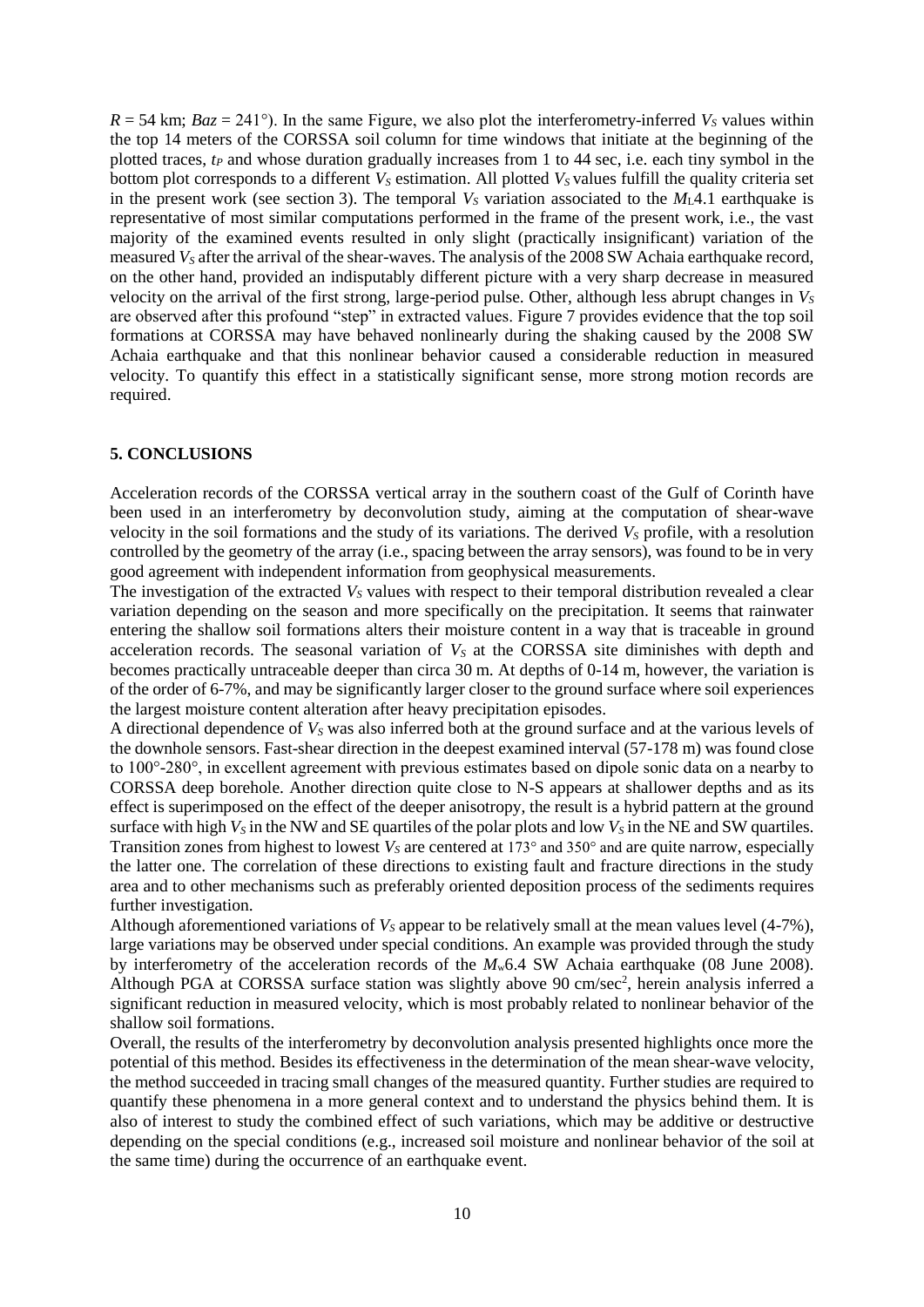### **6. ACKNOWLEDGMENTS**

This work was performed in the frame of the Sinaps@ project that receives funding managed by the French National Research Agency under the program "Future Investments" (Sinaps@ reference: ANR-11-RSNR-0022). Sinaps@ is coordinated by the "SEISM Institute" [\(http://www.institut-seism.fr/en/\)](http://www.institut-seism.fr/en/). We thank Professors D. Raptakis of Aristotle University of Thessaloniki and P.-Y. Bard of Université Grenoble Alpes for intrinsic discussions on the topic of this work.

### **7. REFERENCES**

Abrahamson NA (2007). Program on technology innovation: Effects of Spatial Incoherence on Seismic Ground Motions, *EPRI, Final Report*, Palo Alto, CA, 1015110, pp. 98.

Apostolidis PI, Raptakis DG, Pandi KK, Manakou MV, Pitilakis KD (2006). Definition of subsoil structure and preliminary ground response in Aigion city (Greece) using microtremor and earthquakes, *Soil Dyn. and Earthq. Eng.*, 26: 922-940.

Armijio, R, Meyer B, King GCP, Rigo A, Papanastassiou D (1996). Quaternary evolution of the Corinth rift and its implications for the late Cenozoic evolution of the Aegean, *Geophys. J. Int.*, 126: 11-53.

Bonilla LF, Guéguen Ph, Lopez-Caballero F, Mercerat ED, Gélis C (2017). Prediction of non-linear site response using downhole array data and numerical modeling: The Belleplaine (Guadeloupe) case study, *Physics and Chemistry of the Earth*, 98: 107 – 118.

Boore DM, Bommer JJ (2005). Processing of strong-motion accelerograms: needs, options and consequences, *Bull. Seism. Soc. Am.*, 25: 93 - 115.

Chandra J, Guéguen Ph, Steidl JH, Bonilla LF (2015). In Situ Assessment of the *G-γ* Curve for Characterizing the Nonlinear Response of Soil: Application to the Garner Valley Downhole Array and the Wildlife Liquefaction Array, *Bull. Seism. Soc. Am.*, 105(2A): 993-1010.

Cornet FH, Doan ML, Moretti I, Borm G (2004). Drilling through the active Aigion Fault: the AIG10 well observatory, *Comptes Rendus Geoscience,* 336(4-5): 395-406.

CORSEIS (2002). Project Final Report.

Gallovic F, Zahradnik J, Krizova D, Plicka V, Sokos E, Serpetsidaki A, Tselentis G-A (2009). From earthquake cetroid to spatial-temporal rupture evolution: Mw6.3 Movri mountain earthquake, June 8, 2008, Greece, *Geophysical Research Letters*, 36, L21310, doi: 10.1029/2009GL040283.

Ganas A, Serpelloni E, Drakatos G, Kolligri Μ, Adamis I, Tsimi Ch, Batsi E (2009). The Mw 6.4 SW-Achaia (Western Greece) earthquake of 8 June 2008: Seismological field, GPS ob-servations, and stress modeling, *Journal of Earthquake Engineering*, 13(8): 1101-1124.

Guéguen Ph (2015). Predicting nonlinear site response using spectral acceleration  $V_s$  PGV/Vs30: A case history using the Volvi-Test site, *Pure Appl. Geophys.*, 173(6): 2047-2063.

Jolivet L, Labrousse L, Agard P, Lacombe O, Bailly V, Lecomte E, Mouthereau F, Mehl C (2010). Rifting and shallow-dipping detachments, clues from the Corinth rift and the Aegean, *Tectonophysics*, 483: 287-304.

Kassaras I, Roumelioti Z, Ktenidou O-J, Pitilakis K, Voulgaris N, Makropoulos K (2016). Accelerometric data and web portal for the vertical Corinth Gulf Soft Soil Array (CORSSA), Bulletin of the Geological Society of Greece, Vol. L; *Proc. of the 14th Intern. Congress of the Geological Society of Greece*, 25-27 May, Thessaloniki, Greece.

Koukouvelas I (1998). The Egion fault earthquake-related and long-term deformation, Gulf of Corinth, Greece, *J. Geodyn.*, 26(2-4): 501-513.

Koukouvelas I, Doutsos T (1996). Implications of structural segmentation during earthquakes: The 1995 Egion earthquake, Gulf of Corinth, Greece, *J. Struct. Geol.*, 18(12): 1381-1388.

Mehta, K, Snieder R, Graizer V (2007). Downhole receiver function: a case study, *Bull. Seism. Soc. Am.,* 97(5): 1396-1403.

Nakata N, Snieder R (2011). Near surface weakening in Japan after the 2011 Tohoku-Oki earthquake, *Geophys.*